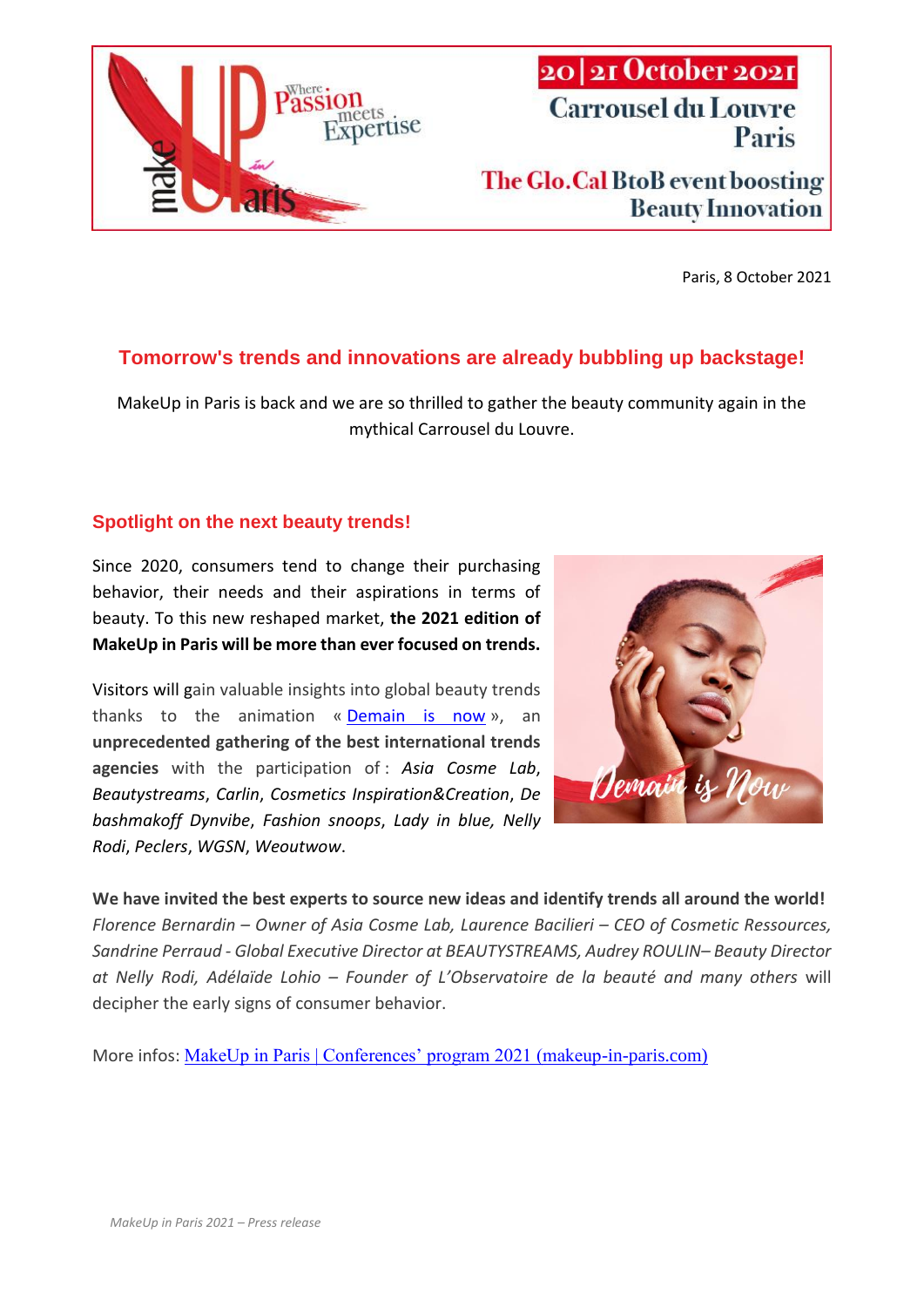#### **More than 100 exhibitors, key players of the Skincare and Makeup industries!**

In addition to the iconic categories of the show: **ingredients, formulation, packaging, full service and accessories**, a new **digital services offer** will be launched this year welcoming: *FEELIGREEN MEIYUME, and VISAGE TECHNOLOGIES.* 

More than 25 new comers will also present their newest innovations and product lines: *ASQUAN, B&B COMPANY CO., LTD., BORMIOLI LUIGI, EUROTEXTILE, EYTELIA, GNG PROMOTION, H & M GUTBERLET GMBH, HAASBEL SL, INESSENS, INTOPS CO., LTD, JASSEN GMBH, JOVI COSMETICS, LPI PACKAGING, NUWEN / SETALG, OLIVE PACKAGING, O-PAC SRL, OSEM-PACKAGING, QUIZ COSMETICS, SMP PACKAGING, TANKLUX SRL, THEPENIER PHARMA & COSMETICS, TRIENZU SL, VOYSEN, XL CONCEPT BV*

Full exhibitors list*:* [MakeUp in Paris | Participants, Exhibitors and Sponsors \(makeup-in-paris.com\)](https://makeup-in-paris.com/participants-en/)

#### **Co-creation: key component of MakeUp in DNA**



Among the novelties of this edition, **a new animation highlighting « co-creation », key component of MakeUp in DNA.**

With CosmeticsCoCreation, MakeUp in Paris offers 3 influencers to take up a challenge: **create with exhibitors attending the show a skincare or makeup collection in 2 days!**

This challenge will be organized and animated live on the show by the creative and brand intelligence teams of [Centdegrés](https://centdegres.com/) and [Firstgen.](https://www.firstgen.co/)

Three influencers [@laralourencoff,](https://www.instagram.com/laralourencoff/?hl=en) [@inesnlx](https://www.instagram.com/inesnlx/?hl=en) and [@angeliemrc](https://www.instagram.com/angeliemrc/?hl=en) are in the starting blocks, they will be coached and guided by [Aurélie](https://www.linkedin.com/in/aureliebanco/) Banco, cosmetics formulator and creator of the Co-Lab-Ora laboratory. Brand creation experts from the Centdegrés agency as well as communication and influence professionals from Firstgen will be at their side throughout the experience to give life to their project.

MakeUp in Paris invites visitors to vote for their favorite collection on the voting Ipads set up in 3 areas of the Carrousel du Louvre. The winner of the public votes will be on stage and will share her experience with the participants.

More info: [MakeUp in Paris | CosmeticsCoCreation \(makeup-in-paris.com\)](https://makeup-in-paris.com/events/cosmeticscocreation-2/)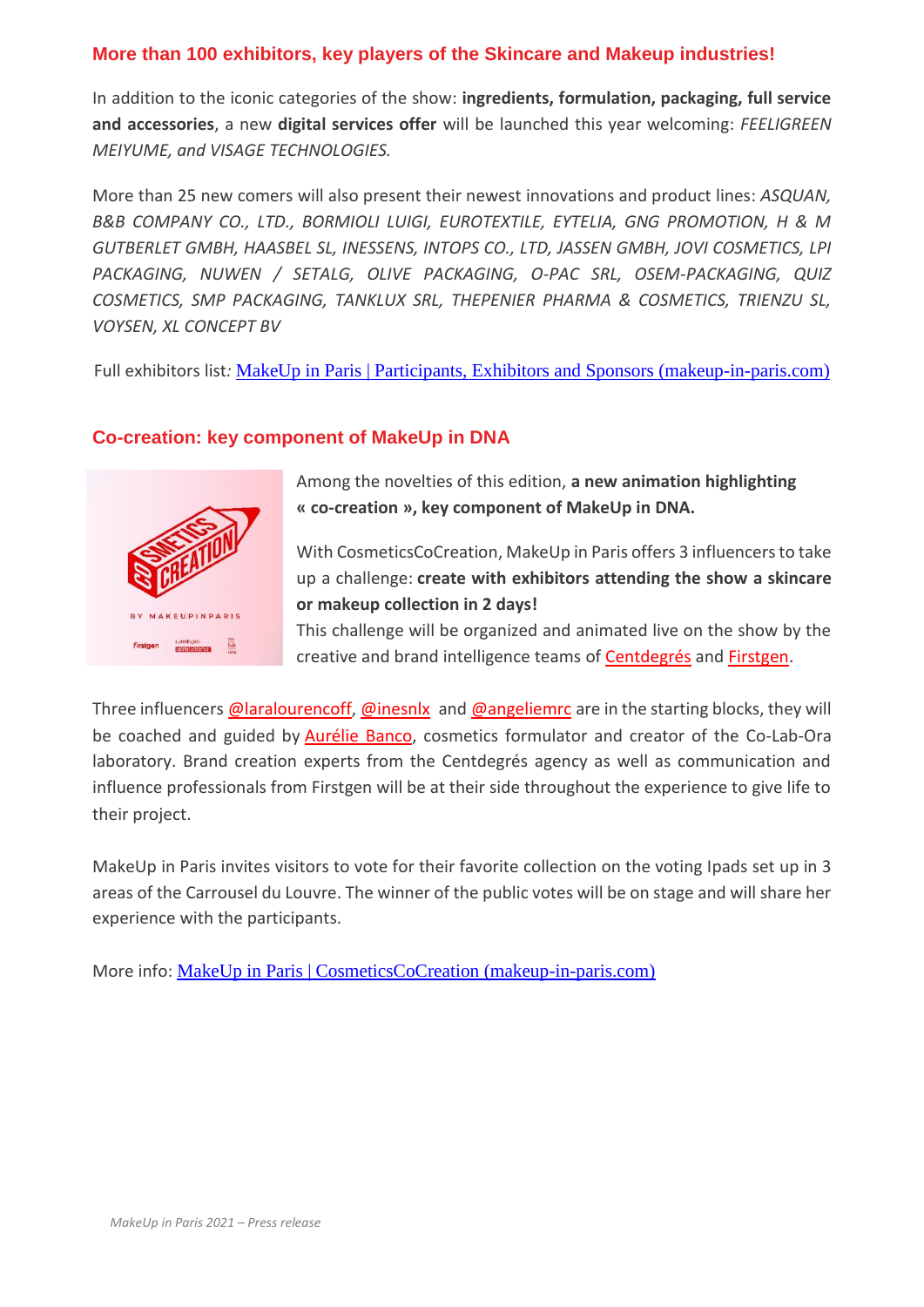### **The latest innovations and product launches will be at MakeUp in Paris!**

The IT PRODUCTS are a true institution on MakeUp in shows worldwide, and recognized as a reference for quality and product differentiation by beauty industry professionals

The 9 expert members of the jury tested all the new products submitted by our exhibitors, to evaluate their innovative aspects in terms of process, application, added value compared to existing products, and sustainable development.



For the MakeUp in Paris 2021 innovation awards, out of the 98 new products, **22 were awarded IT PRODUCTS by our jury** within the following categories: accessories, ingredients, formulation, full service and packaging to discover at MakeUp in Paris.

Don't miss the conference, « *IT PRODUCTS MakeUp in Paris 2021: drivers and obstacles to innovation in make-up & skincare* »! Charlotte Marion, expert in beauty innovation, will decipher with other experts, members of the jury, all the novelties and will give you the keys to your next success.

More info: [MakeUp in Paris | IT Products 2021 \(makeup-in-paris.com\)](https://makeup-in-paris.com/events/it-products-2/)

#### **An exclusive Workshops program!**



From ingredients to packaging, through trends, everything you need to know about what's new in the beauty world after "18 months of thinking", are to be discovered at MakeUp in Paris.

Intense Pearls for Vegan Cosmetics by KUNCAI, Spring-Summer 2022 color trends and inspirations by MERCK, Criteria for choosing packaging to develop a cosmetic/makeup product by COSMOGEN or even a crossreflection on the end of sampling in France by Re-Sources.

Full workshops program:<https://makeup-in-paris.com/events/worshops/>

An intense, rich and exciting program with top quality conferences, workshops, animations and exhibitors, to discover innovations and product launches, network and understand the incoming